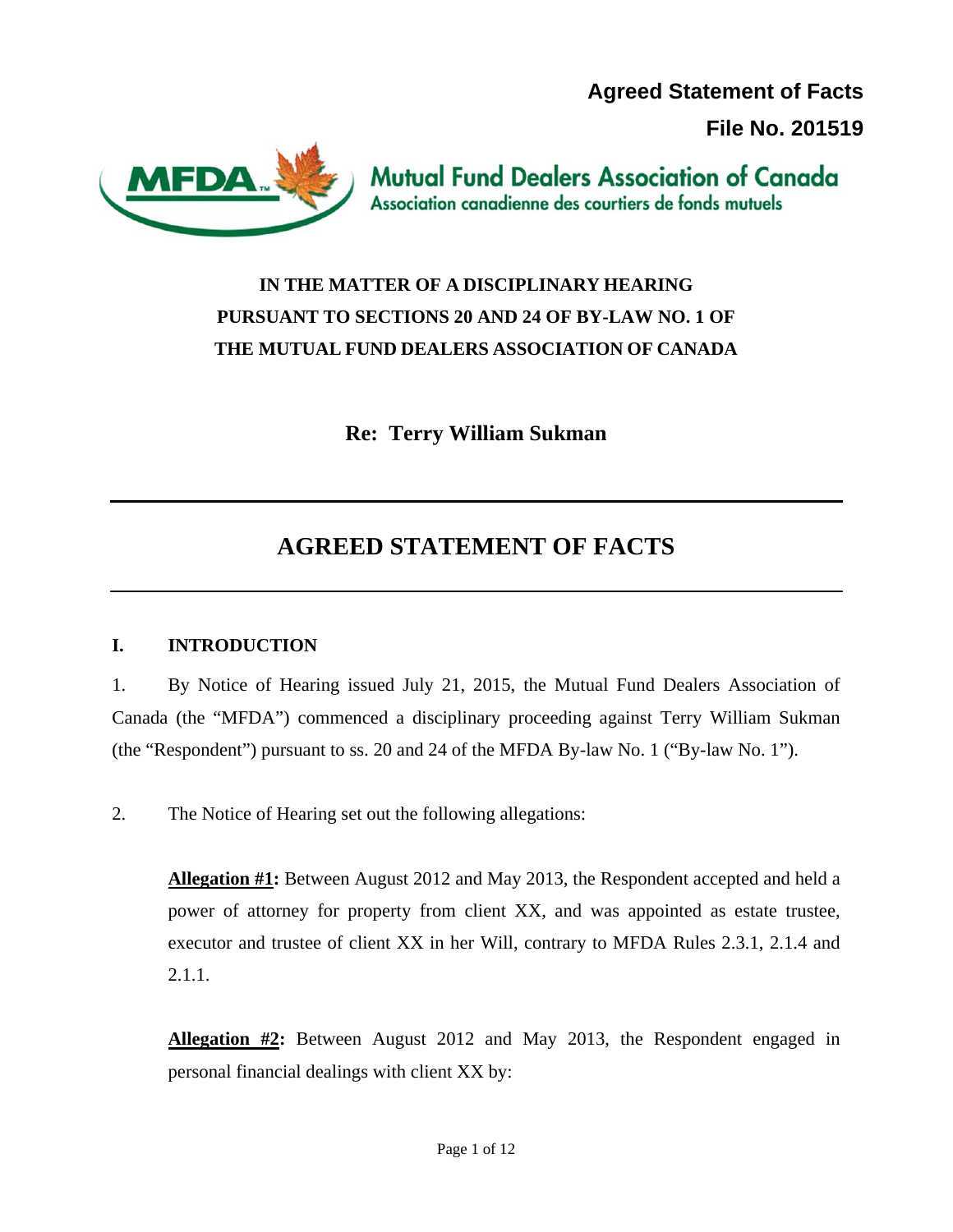(a) accepting an entitlement to a \$10,000 legacy in lieu of executor fees; and

(b) accepting joint ownership in one account and designation as beneficiary of two accounts held by client XX at the Member,

thereby giving rise to conflicts or potential conflicts of interest between the Respondent and client XX which the Respondent failed to address by the exercise of responsible business judgment influenced only by the best interest of client XX, contrary to MFDA Rules 2.1.4 and 2.1.1.

#### **II. IN PUBLIC / IN CAMERA**

3. The Respondent and Staff of the MFDA ("Staff") agree that this matter should be heard in public pursuant to Rule 1.8 of the MFDA Rules of Procedure.

#### **III. ADMISSIONS AND ISSUES TO BE DETERMINED**

4. The Respondent has reviewed this Agreed Statement of Facts and admits the facts set out in Part IV herein. The Respondent admits that the facts in Part IV constitute misconduct for which the Respondent may be penalized on the exercise of the discretion of a Hearing Panel pursuant to s. 24.1 of By-law No. 1.

5. Subject to the determination of the Hearing Panel, Staff submits, and the Respondent does not oppose, that the appropriate penalty to impose on the Respondent is:

- (a) a prohibition on the Respondent's authority to conduct securities related business while in the employ of or associated with any MFDA Member for a period of one year, pursuant to s. 24.1.1(e) of MFDA By-law No. 1;
- (b) a fine in the amount of \$10,000 pursuant to s. 24.1.1(b) of MFDA By-law No. 1; and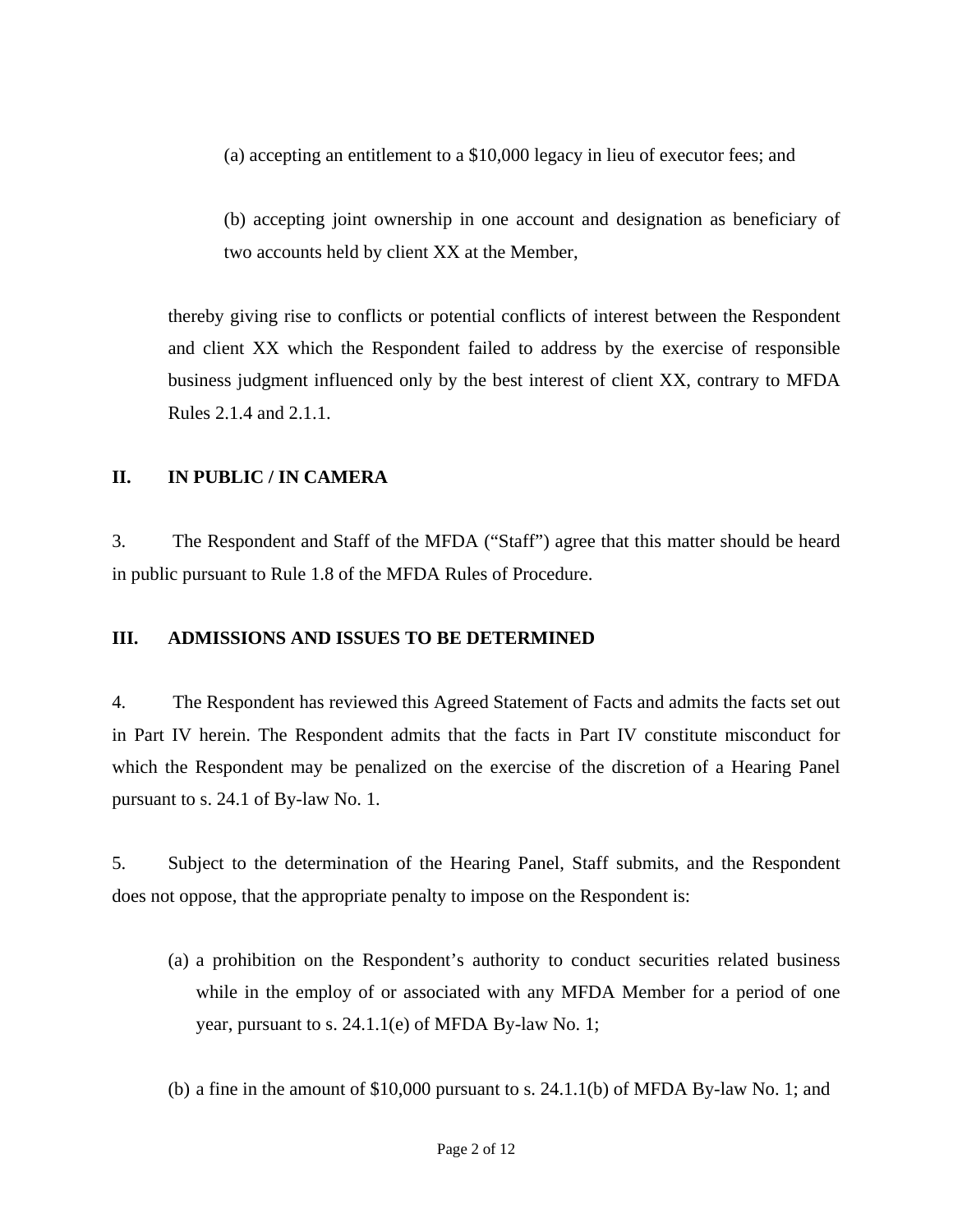(c) costs in the amount of \$2,500 pursuant to s. 24.2 of MFDA By-law No. 1.

#### **IV. AGREED FACTS**

6. Staff and the Respondent agree that submissions made with respect to the appropriate penalty are based only on the agreed facts in Part IV and no other facts or documents. In the event the Hearing Panel advises one or both of Staff and the Respondent of any additional facts it considers necessary to determine the issues before it, Staff and the Respondent agree that such additional facts shall be provided to the Hearing Panel only with the consent of both Staff and the Respondent. If the Respondent is not present at the hearing, Staff may disclose additional relevant facts, at the request of the Hearing Panel.

7. Nothing in this Part IV is intended to restrict the Respondent from making full answer and defence to any civil or other proceedings against him.

#### **Registration History**

8. Since July 1986, the Respondent has been registered in Ontario as a mutual fund salesperson (now known as a dealing representative) with Investors Group Financial Services Inc. ("Investors Group"), a Member of the MFDA.

9. At all material times, the Respondent operated out of a sub-branch located in Mississauga, Ontario.

10. The Respondent has not previously been subject of disciplinary proceedings.

#### **Background**

11. Client XX was born in 1925, and is currently 91 years of age. Client XX is a widow with no immediate family. Client XX was a client of Investors Group whose accounts were serviced by the Respondent between approximately 2004 and January 2013.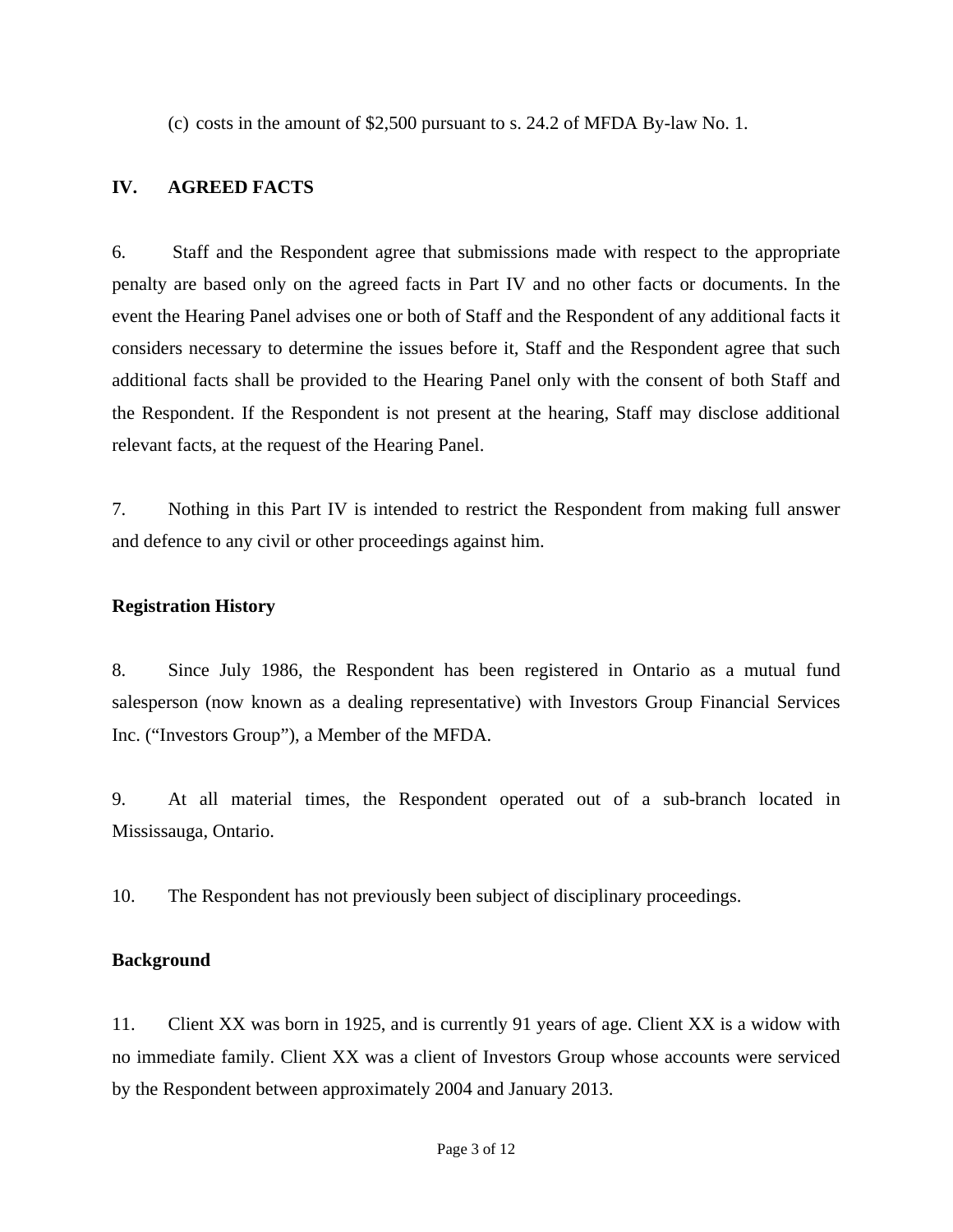12. Client XX held three accounts at Investors Group consisting of: (1) a non-registered account; (2) a Registered Retired Income Fund account ("RRIF"); and (3) a Tax Free Savings Account ("TFSA") (collectively, the "Accounts").

13. At all material times, client XX was unsophisticated financially, and a novice investor.

14. Over the years that the Respondent serviced client XX's accounts, the Respondent assisted client XX with her financial and personal affairs, including accompanying her to the bank, preparing and filing her income tax returns, and paying her bills. In 2011 and 2012, the Respondent observed that client XX's physical and mental health was declining.

15. In the period that the Respondent serviced client XX's accounts, client XX amended her Power of Attorney ("POA") and Will multiple times.

#### **Appointment as Power of Attorney for Property and as Executor in Client XX's Will**

16. Beginning in 2011, client XX approached the Respondent about becoming her:

- (a) POA for property; and
- (b) executor and partial beneficiary of her estate.

17. The Respondent states that client XX asked the Respondent if he knew a lawyer. The Respondent states that he provided client XX with the name of a lawyer who he knew did estates work. The Respondent states that for about a year, client XX continued to ask the Respondent to take her to that lawyer.

18. The Respondent kept an electronic written record on the Investors Group interactions log dated May 2, 2012 of his discussion with client XX, where he wrote: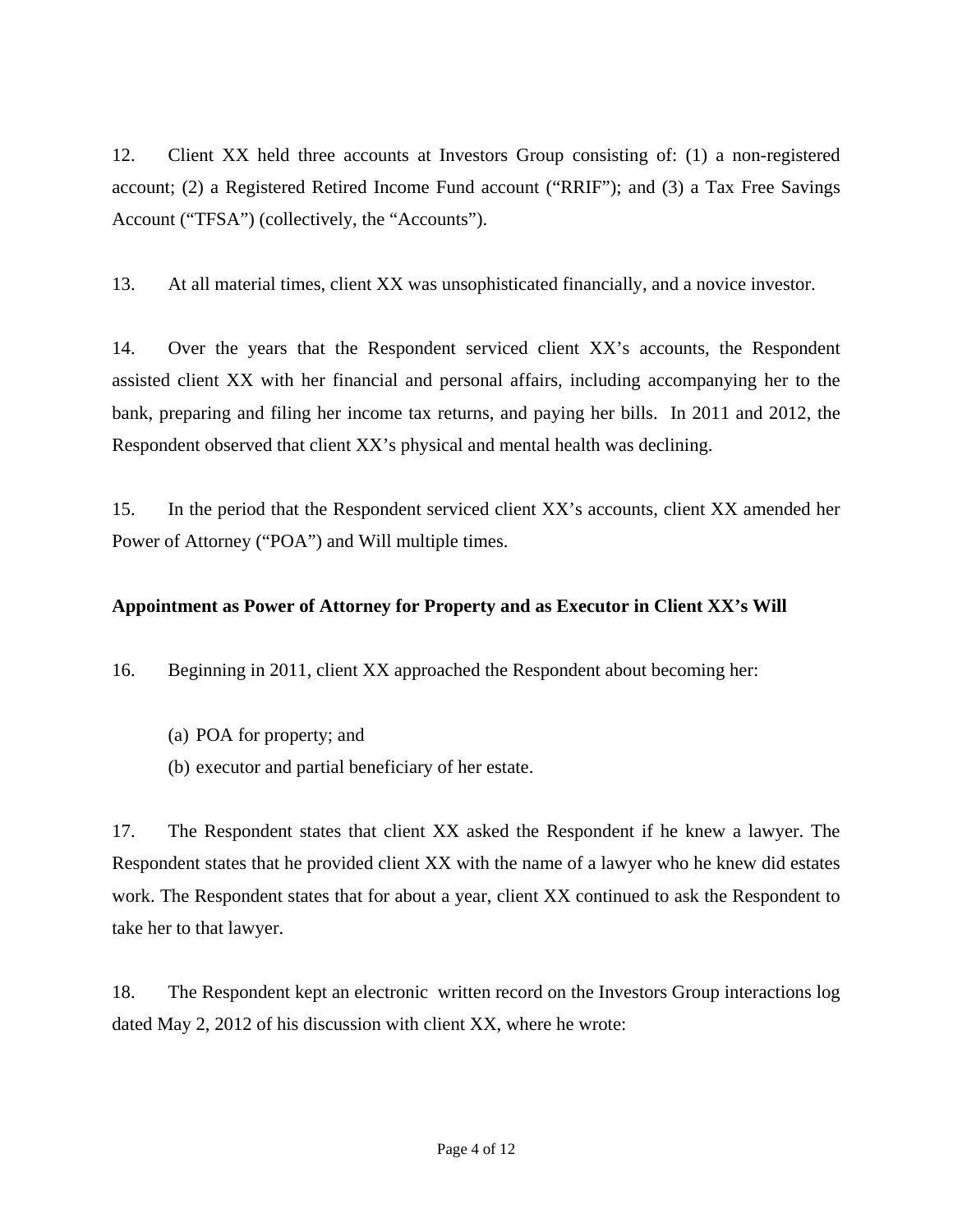"Since having the recent dispute with BNS and her manager and not fully understanding her billing [XX] is worried about her estate. She has approached me about becoming her POA both medical and financial as well as the executor and partial beneficiary of her estate. There is much to talk about but she wants to relieve her old neighbor and current solicitor from her estate. Her reasoning is that I do almost everything for her and have become kind of a surrogate family member. I still have to pass this through IG Tom MacKechan and Ken Beck. This will mean that I will have to relinquish her accounts and she is aware of this. Her mental faculties are beginning to slow and she is having a harder time coping with monetary issues. She has indicated that it is her bequest to leave her house to me."

19. In or about August 2012, the Respondent called the lawyer to provide a description of client XX's history and asked if the lawyer could assist client XX.

20. In or about August 2012, at the request of client XX, the Respondent took client XX to meet with the lawyer. The Respondent states that he was not present at any meetings that client XX had with her lawyer, and he waited outside while client XX met with the lawyer. The lawyer advised the Respondent that client XX left him a \$10,000 bequest in her Will.

21. At the request of client XX, the Respondent also took client XX for a second visit to the lawyer, at which time client XX obtained the signed POA and Will from the lawyer.

22. On August 7, 2012, client XX appointed the Respondent as her POA for property. Client XX appointed her family friend as a substitute POA in the event that the Respondent refused or resigned as a POA.

23. On August 7, 2012, client XX also appointed the Respondent as her POA for personal care, jointly and severally, with client XX's family friend. The Respondent states that it was during the course of Staff's investigation in or about May 2014 that he first became aware that he was appointed as POA for personal care. This does not form part of the allegations of misconduct in the matter.

24. On August 16, 2012, client XX executed her Will and designated the Respondent as:

(a) estate trustee, executor and trustee of her Will;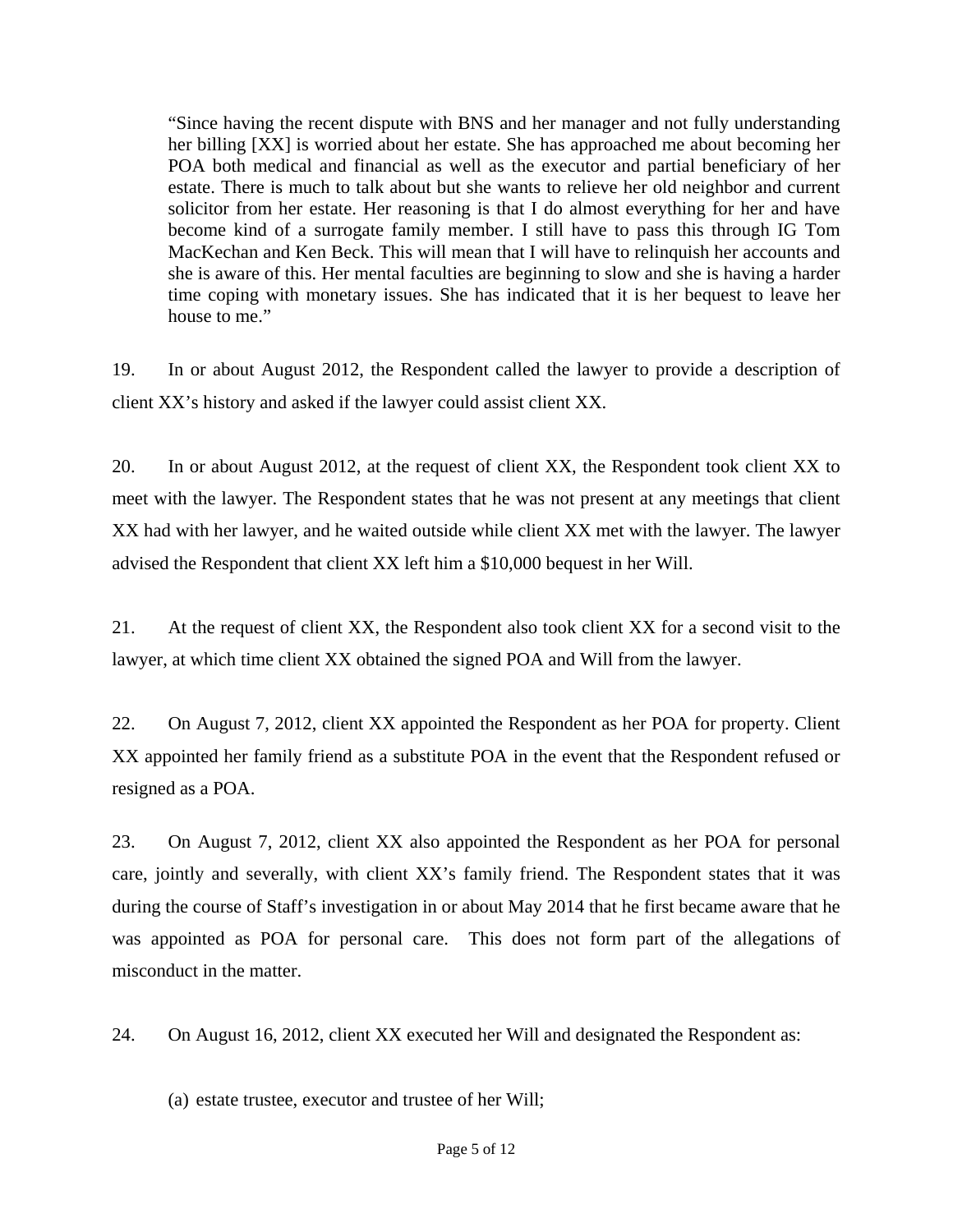(b) beneficiary of a \$10,000 legacy in lieu of executor fees; and

(c) beneficiary of any residue of her estate.

25. The Respondent states that it was during the course of Staff's investigation in May 2014 that he first became aware that he was designated as a beneficiary of any residue of client XX's estate. This does not form part of the allegations of misconduct in this matter.

26. Client XX appointed her family friend as a substitute estate trustee, executor and trustee of her Will in the event that the Respondent was unable or unwilling to act on her behalf. The Respondent states that he did not review client XX's Will nor did he receive a copy of it.

27. The Respondent was concerned about client XX's mental health in the period of August 2012 during the time that she amended the POA and Will, as described above.

28. The Respondent did not disclose to Investors Group that he accepted and held a POA from client XX or that he was named in any capacity in client XX's Will.

29. The Respondent did not exercise his authority as POA or his designations under the Will at any given time.

30. The Respondent states that in January or February 2013, he contacted a chartered accountant that he knew, but who was not previously known to client XX, to replace him as a POA for client XX and a meeting was held with client XX in this regard. The Respondent further states that client XX did not appoint this person as her new POA.

#### **Joint Ownership and Designation as Beneficiary of Client XX's Accounts**

31. On or about January 17, 2013, client XX notified the Respondent that she wanted to leave her Investors Group assets to him in the event of her death.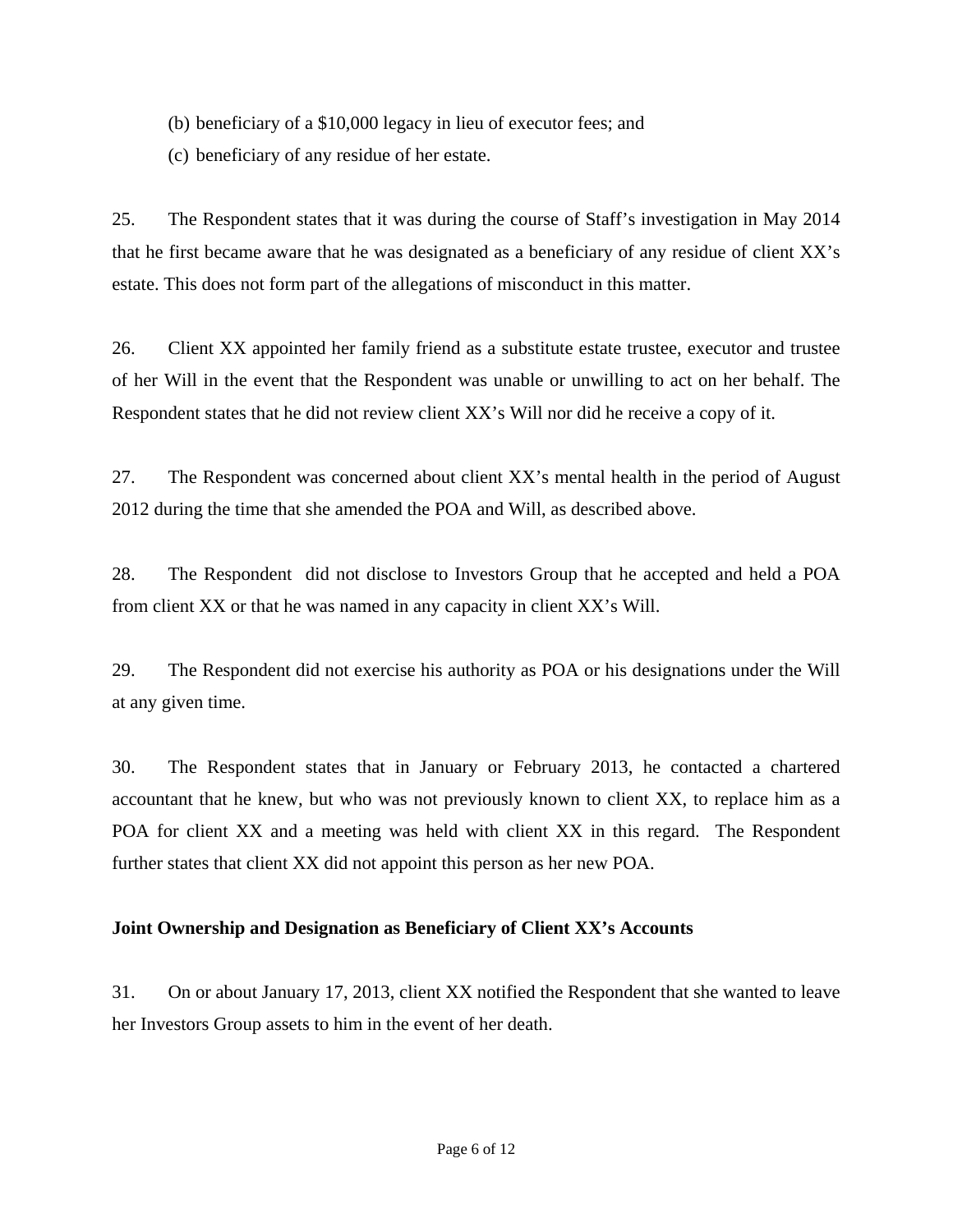32. As a result, the Respondent proceeded to transfer the Accounts to a new advisor at Investors Group (the "New Advisor"). The Respondent chose the New Advisor and introduced client XX to him. The Respondent provided the New Advisor with client XX's POA, which was then submitted to Investors Group on or about January 28, 2013.

33. The Respondent states that he believed that by transferring the accounts of client XX to the New Advisor in January 2013 that there would be no conflict of interest between him and client XX.

34. The Respondent did not advise Investors Group that client XX notified the Respondent that she wished to leave her Investors Group assets to him. The Respondent did not notify his branch manager or anyone else at Investors Group that he was taking steps to transfer client XX's Accounts to the New Advisor.

35. As of about January 17, 2013, the Respondent was no longer the servicing advisor of the Accounts and had no access to the Accounts.

36. At a meeting attended by the New Advisor, the Respondent and Client XX on or about January 23, 2013, the Respondent and client XX signed Investor Group forms that added the Respondent as:

- (a) the sole beneficiary of client XX's RRIF;
- (b) the sole beneficiary of client XX's TFSA; and
- (c) joint owner with client XX on a new non-registered account.

37. The form naming the Respondent as client XX's designated beneficiary on the TFSA account provided that the designated beneficiary is entitled to receive the proceeds of client XX's TFSA in the event of her death, and directs Investors Group to pay all of her assets or their value to the Respondent. The effect of being designated as a beneficiary on client XX's RRIF is an entitlement to the proceeds of the RRIF in the event of client XX's death.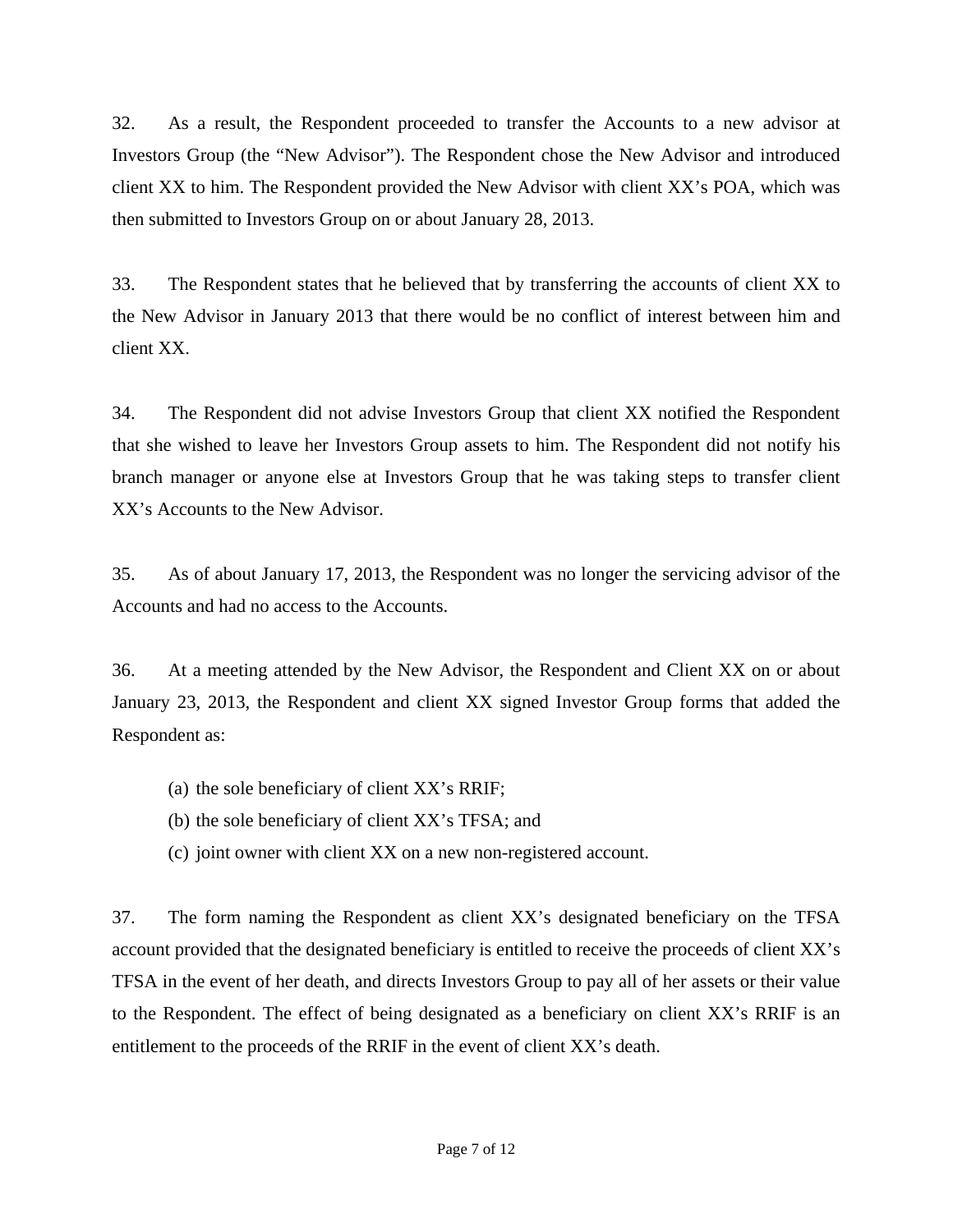- 38. At all material times, Investors Group's policies and procedures manual provided that:
	- (a) joint owners have the right of survivorship, such that on the death of any joint account owner, the interest in the deceased joint owner will pass directly to the surviving owners and will not form part of the estate of the deceased owner; and
	- (b) every owner in a joint account has an equal interest in the account, and share equally in the income and capital gains generated by the joint account.

39. As at or about the date the Respondent became a beneficiary, the approximate balance of the TFSA and RRIF accounts were as follows:

- (a) Client XX's RRIF: \$152,714; and
- (b) Client XX's TFSA: \$22,194.

40. In a letter to client XX dated February 4, 2013, a representative of the client services department at Investors Group acknowledged receipt of the POA and confirmed that the Respondent may now give instructions on client XX's behalf with respect to her Accounts. As described below, Investors Group's compliance department discovered the POA during its investigation and advised the Respondent that acting as a POA was contrary to its policies.

#### **Investors Group's Investigation**

41. At the request of client XX, on or about February 14, 2013, \$179,391.75 were transferred from client XX's individual account to the joint account held by the Respondent and client XX.

42. On February 20, 2013, Investors Group conducted a trade review and detected the transfer of assets to the joint account. Further investigation identified the POA that was granted on August 7, 2012 that was submitted to Investors Group on January 28, 2013, naming the Respondent. Investors Group immediately commenced an investigation.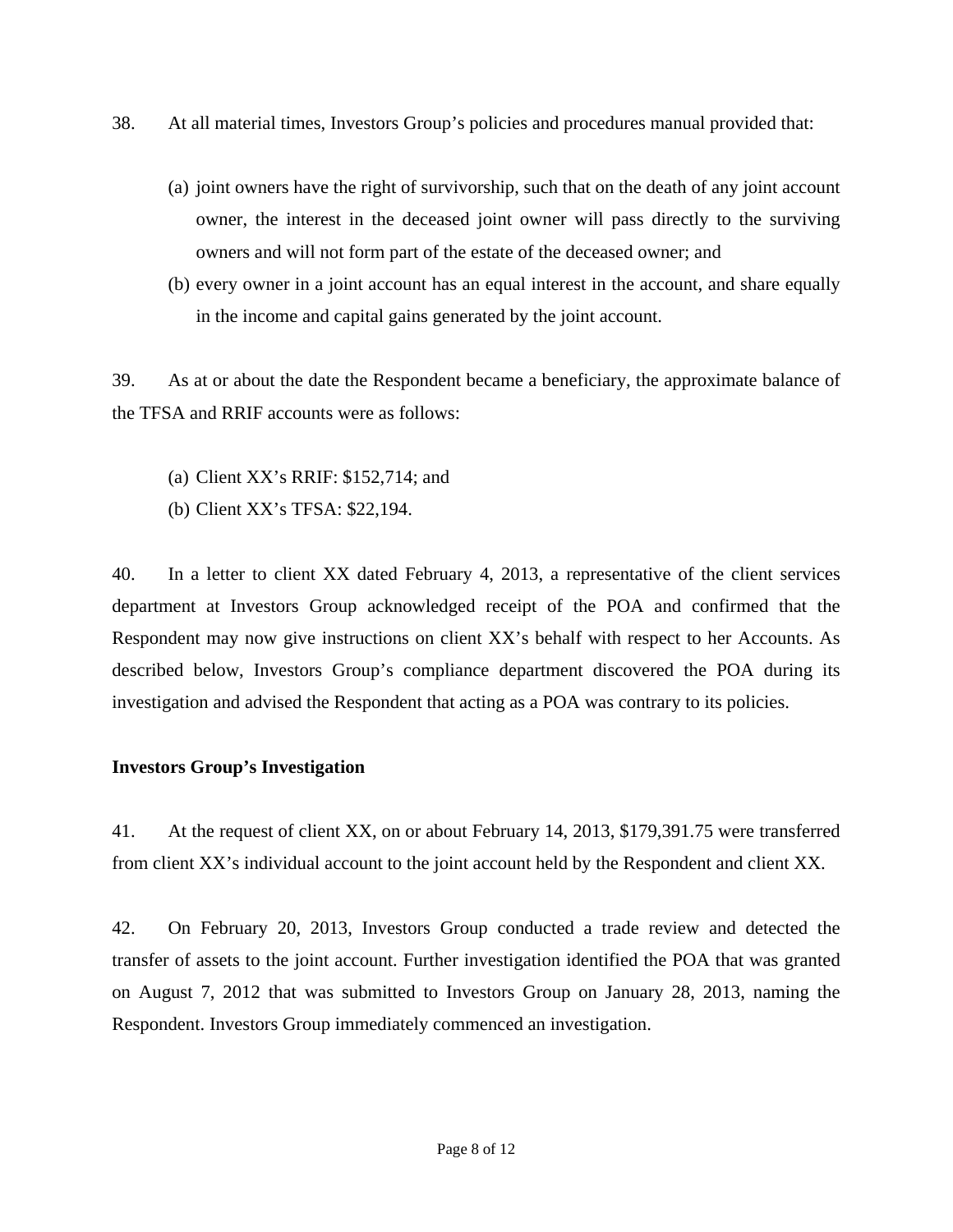43. On or about February 22, 2013, Investors Group reversed the transfer of client XX's individual non-registered account to the joint account held by her and the Respondent, and removed the Respondent as beneficiary of client XX's RRIF and TFSA accounts.

44. On or about April 12, 2013, client XX complained to Investors Group about the Respondent being her POA and being named on her accounts. Client XX advised that she no longer wished the New Advisor to be her advisor, and instructed the Member to assign a new advisor from another office as soon as possible.

45. In response, Investors Group advised client XX that "[i]n light of your intentions and signing the documentation we conclude you should have been aware of the details outlined in your Will and you have had appointed [the Respondent] as POA and executor" and that "you felt he was trustworthy of these roles and considered him to be a surrogate family member".

46. It further stated that "we understand that you were not pleased with either [the Respondent] or [the New Advisor] when they provided you with their opinion regarding your spending habits, living arrangements or what you should or should not do in your home. These topics can be sensitive in nature and from the view of a financial advisor it is their duty to ensure spending habits are brought to your attention and ensure you are on target for your financial objectives. This does include the possibility of downsizing. In my discussion with [the Respondent] and [the New Advisor] they were simply giving you their professional advice for consideration and did not mean to offend you."

47. It further stated "In summary of our findings, although we confirmed you agreed and authorized the appointment of Mr. Sukman as beneficiary on your accounts, POA and Executor, Mr. Sukman should not have accepted these responsibilities or be the recipient of any bequest from you. As your financial advisor, this is a conflict of interest. Mr. Sukman understood he could proceed provided a new servicing consultant was assigned to you. However, having [New Advisor] assigned to you, did not remove this conflict."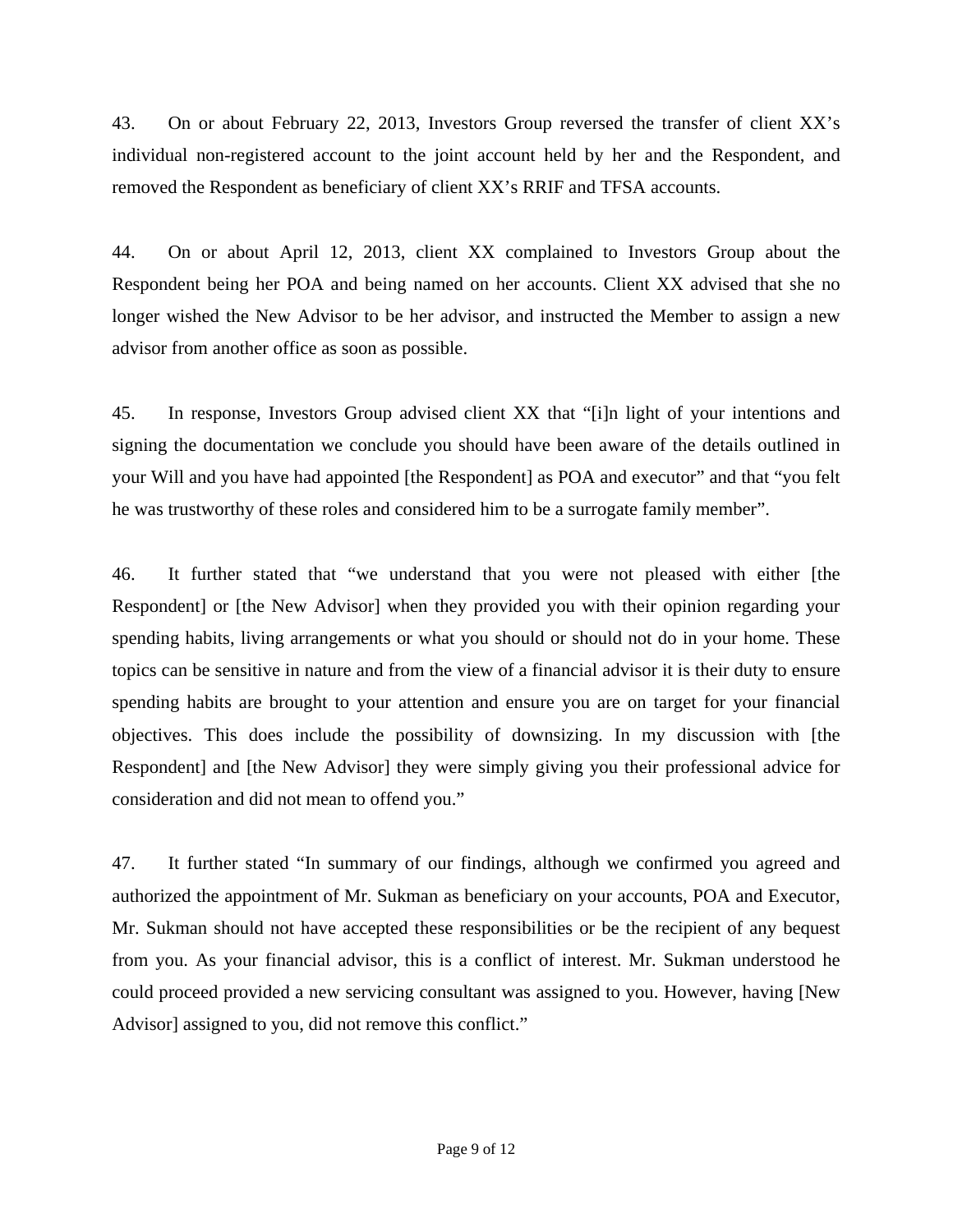48. On or about May 30, 2013, client XX removed the Respondent as POA and as executor, beneficiary and trustee in her Will.

49. Beginning in June 2013, Investors Group placed the Respondent on close supervision.

50. On February 6, 2014, Investors Group issued a letter of reprimand to the Respondent advising him that he contravened Investors Group's policies and regulatory requirements by being appointed as POA for client XX and an executor for client XX's Will, and being named as a beneficiary and joint owner on client XX's accounts.

#### **Investors Group's Policies and Procedures**

51. At all material times, Investors Group's policies and procedures expressly prohibited its Approved Persons from acting as POA for clients, acting as an executor of a client's estate, or being named as a beneficiary to a client's estate or an Investors Group account, unless the client is a member of the Approved Person's immediate family under certain conditions.

## **Additional Factors**

52. The Respondent has cooperated with Staff throughout the course of Staff's investigation and this proceeding.

53. Client XX received legal advice in respect of the changes to her POA and her Will. Client XX met with the New Advisor and the Respondent in respect of the changes to her Accounts. The Respondent states that he did not solicit these changes.

54. The Respondent has not been the subject of prior MFDA disciplinary proceedings.

55. The Respondent has retired from the mutual fund industry and presently has no intention of returning to the industry.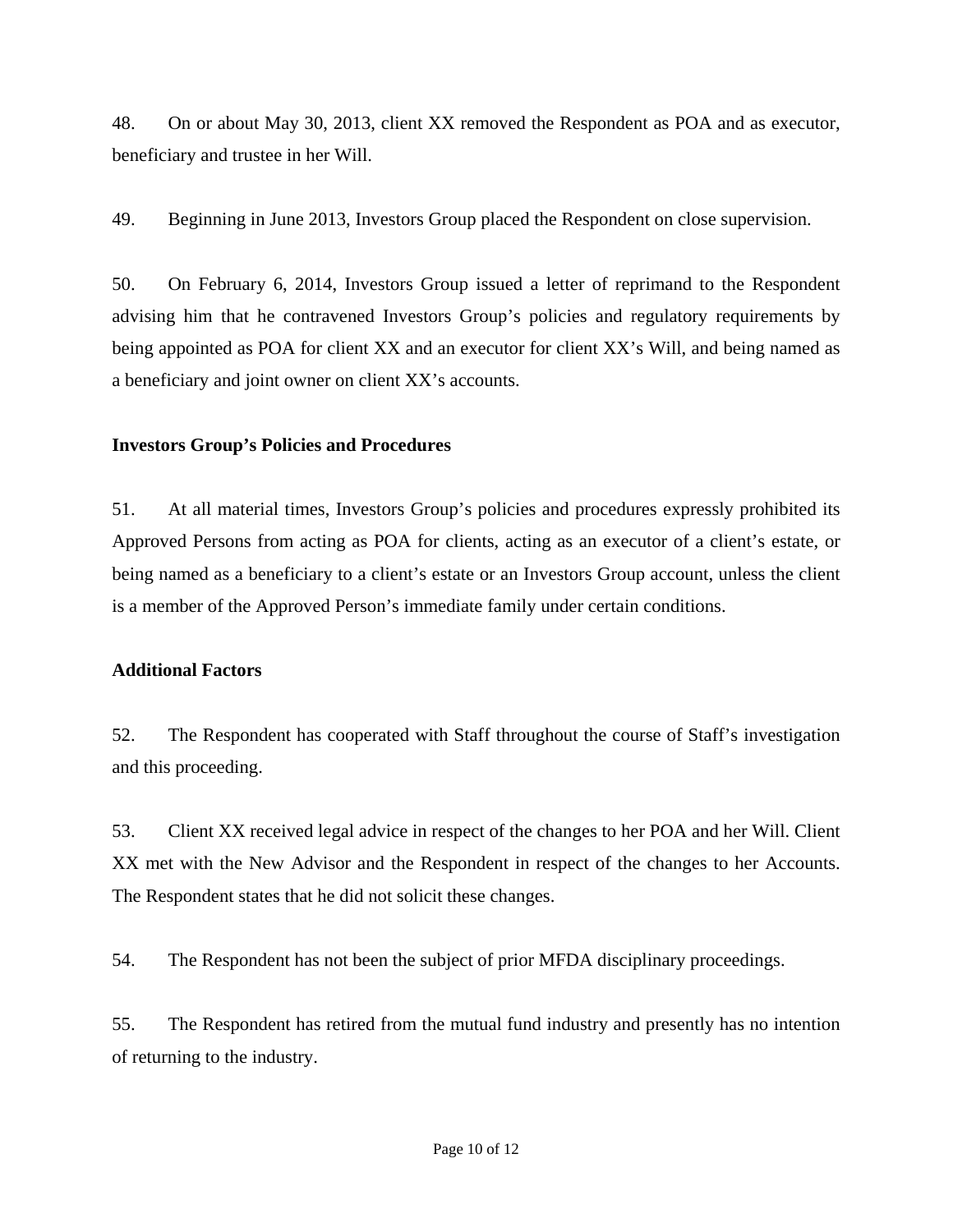- 56. There is no evidence that:
	- (a) the Respondent received any financial benefit from client XX; and
	- (b) Client XX suffered any financial harm as a result of the Respondent's conduct.
- 57. By admitting the facts and contraventions described above, the Respondent has:
	- (a) expressed remorse for his actions; and
	- (b) saved the MFDA the time and resources associated with conducting a fully contested hearing on the merits.

#### **Misconduct Admitted**

- 58. By engaging in the conduct described above, the Respondent admits that:
	- (a) between August 2012 and May 2013, he held a POA for property from client XX, and was appointed as estate trustee, executor and trustee of client XX in her Will, contrary to MFDA Rules 2.3.1, 2.1.4 and 2.1.1;
	- (b) between August 2012 and May 30, 2013, he was a beneficiary of a \$10,000 legacy in lieu of executor fees, in the Will of Client XX, contrary to Rules 2.1.4 and 2.1.1; and
	- (c) in January 2013, he accepted a joint ownership in one account and a designation as beneficiary of two accounts held by client XX at the Member, contrary to MFDA Rules 2.1.4 and 2.1.1